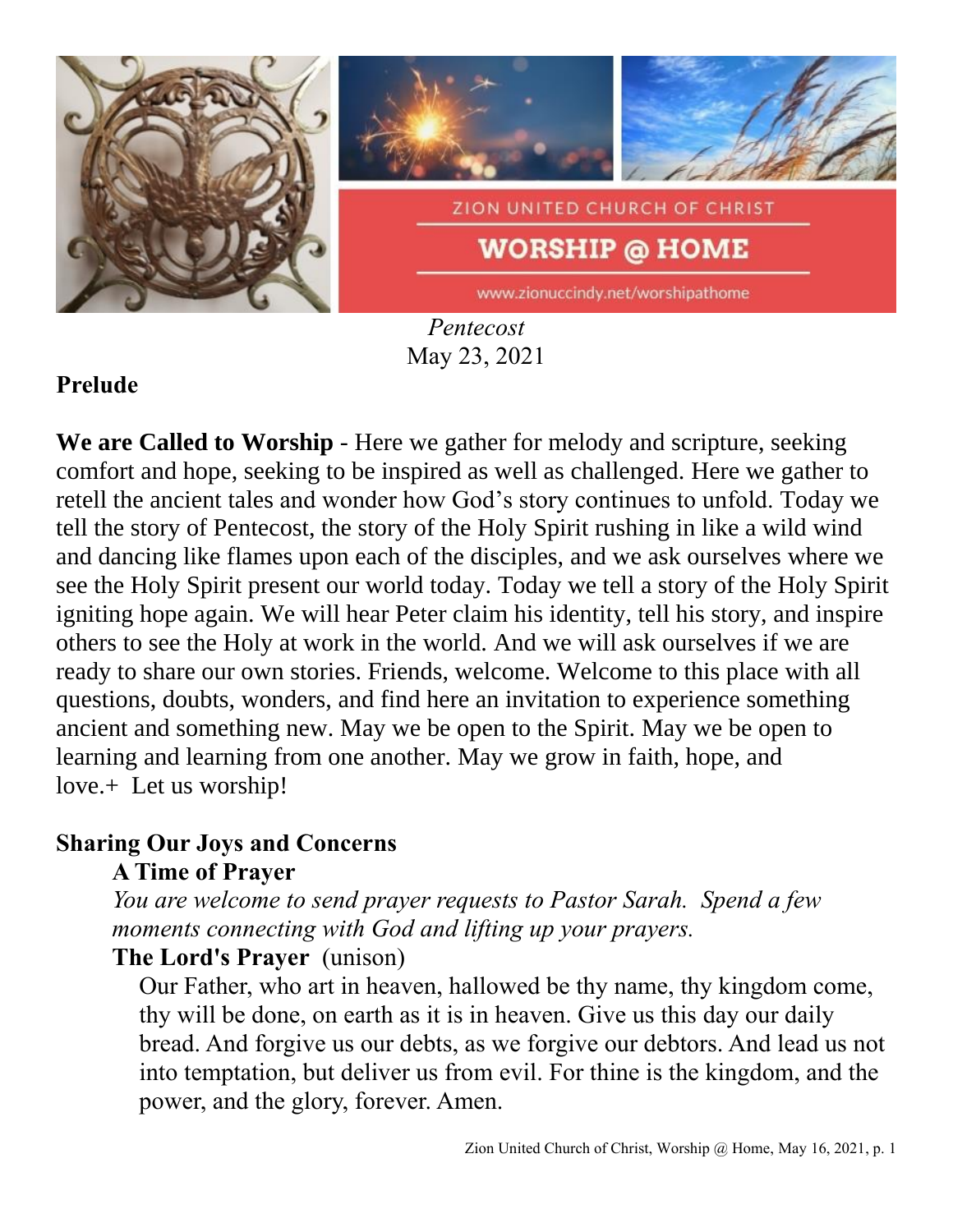# **We Hear God's Word** *Acts 2:1-21*(CEB)

2 When Pentecost Day arrived, they were all together in one place. <sup>2</sup> Suddenly a sound from heaven like the howling of a fierce wind filled the entire house where they were sitting. <sup>3</sup> They saw what seemed to be individual flames of fire alighting on each one of them. <sup>4</sup> They were all filled with the Holy Spirit and began to speak in other languages as the Spirit enabled them to speak.

<sup>5</sup> There were pious Jews from every nation under heaven living in Jerusalem. <sup>6</sup> When they heard this sound, a crowd gathered. They were mystified because everyone heard them speaking in their native languages. <sup>7</sup> They were surprised and amazed, saying, "Look, aren't all the people who are speaking Galileans, every one of them? <sup>8</sup> How then can each of us hear them speaking in our native language? <sup>9</sup> Parthians, Medes, and Elamites; as well as residents of Mesopotamia, Judea, and Cappadocia, Pontus and Asia, <sup>10</sup> Phrygia and Pamphylia, Egypt and the regions of Libya bordering Cyrene; and visitors from Rome (both Jews and converts to Judaism), <sup>11</sup>Cretans and Arabs—we hear them declaring the mighty works of God in our own languages!" <sup>12</sup> They were all surprised and bewildered. Some asked each other, "What does this mean?" <sup>13</sup> Others jeered at them, saying, "They're full of new wine!"

<sup>14</sup> Peter stood with the other eleven apostles. He raised his voice and declared, "Judeans and everyone living in Jerusalem! Know this! Listen carefully to my words! <sup>15</sup> These people aren't drunk, as you suspect; after all, it's only nine o'clock in the morning!  $^{16}$  Rather, this is what was spoken through the prophet Joel: <sup>17</sup> *In the last days, God says,*

*I will pour out my Spirit on all people. Your sons and daughters will prophesy. Your young will see visions. Your elders will dream dreams.*

18 *Even upon my servants, men and women, I will pour out my Spirit in those days, and they will prophesy.*

<sup>19</sup> *I will cause wonders to occur in the heavens above and signs on the earth below, blood and fire and a cloud of smoke.*

<sup>20</sup> *The sun will be changed into darkness, and the moon will be changed into blood,*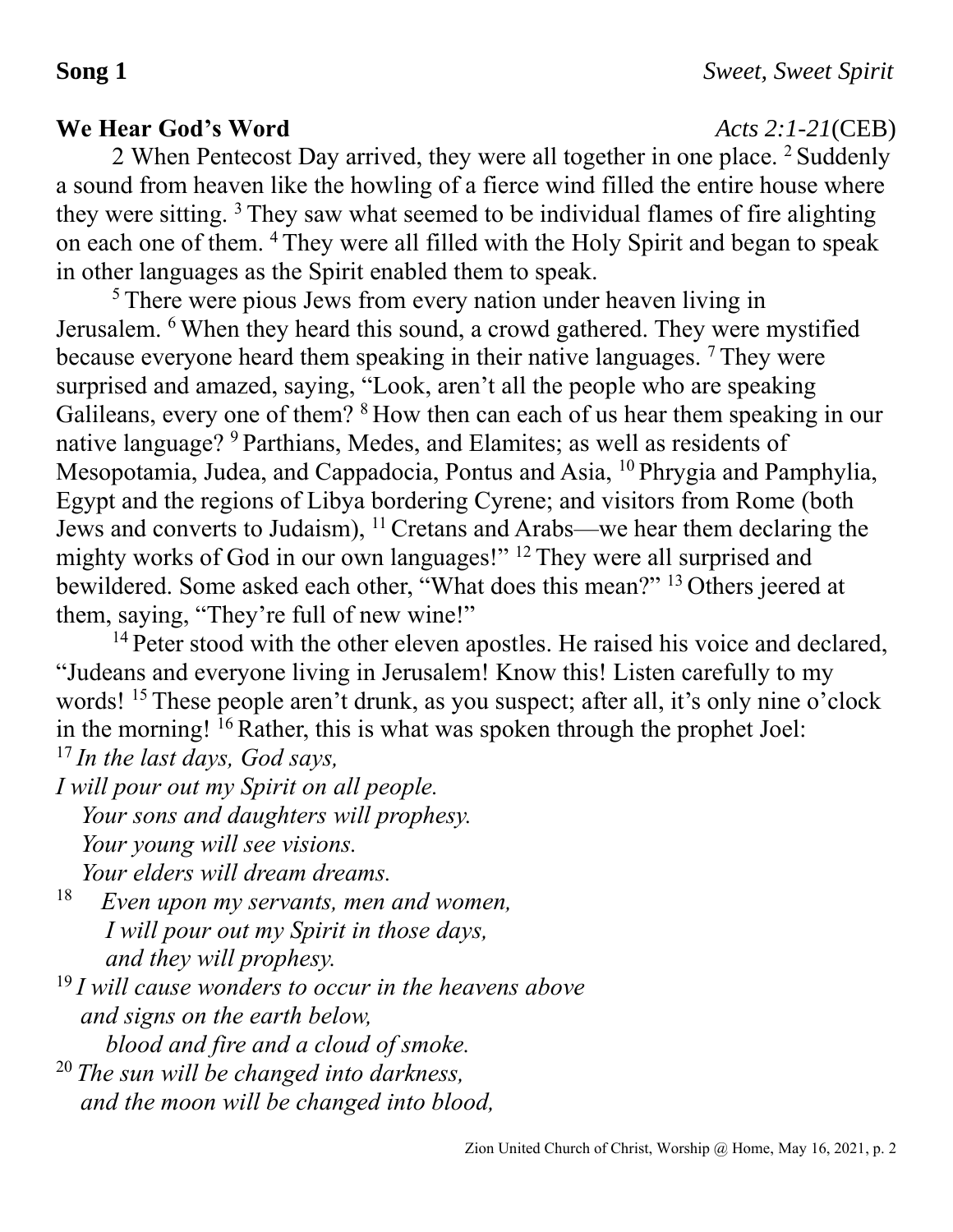*before the great and spectacular day of the Lord comes.* <sup>21</sup> *And everyone who calls on the name of the Lord will be saved.*

**Meditation** *Ignited by the Spirit: A Story to Tell*

**Song 2** *Spirit of Gentleness*

# **We Respond to God's Word with Our Giving**

**Invitation –** As people of God, we are called by the Spirit to continue the work of Jesus and the disciples who sought to build up beloved community. We are each equipped by the Spirit with particular skills, gifts, passions, abilities, and experiences to continue that work. In these moments of quiet and reflection: what is it that you have been gifted with and are open to offering this day to bring about God's beloved community on Earth?+

**May Benevolence** – Our May Benevolence Offering will go to support the UCC's Strengthen the Church (STC) Offering. This special offering reflects the shared commitment of people across the United Church of Christ to cooperatively build up the UCC. Conferences and the national setting equally share the gifts given by members and friends through their local congregations. The funds raised support leadership development, new churches, youth ministry, and innovation in existing congregations. By your generosity to this offering, you build up the Body of Christ. As God calls our congregations to be the church in new ways, your generosity will plant new churches, awaken new ideas in existing churches and develop the spiritual life in our youth and young adults.

You can mail your offerings to our office. We check the mail regularly.

## **Doxology**

**We Give Thanks** – Spirit of wind and flame, pour out your blessings into the gifts we bring this day—gifts of our resource, of our gifts, of our talents, of our very lives. Use these gifts that they might ignite the ministry to which you have called us and that they might be used to share your love far and wide. Amen.